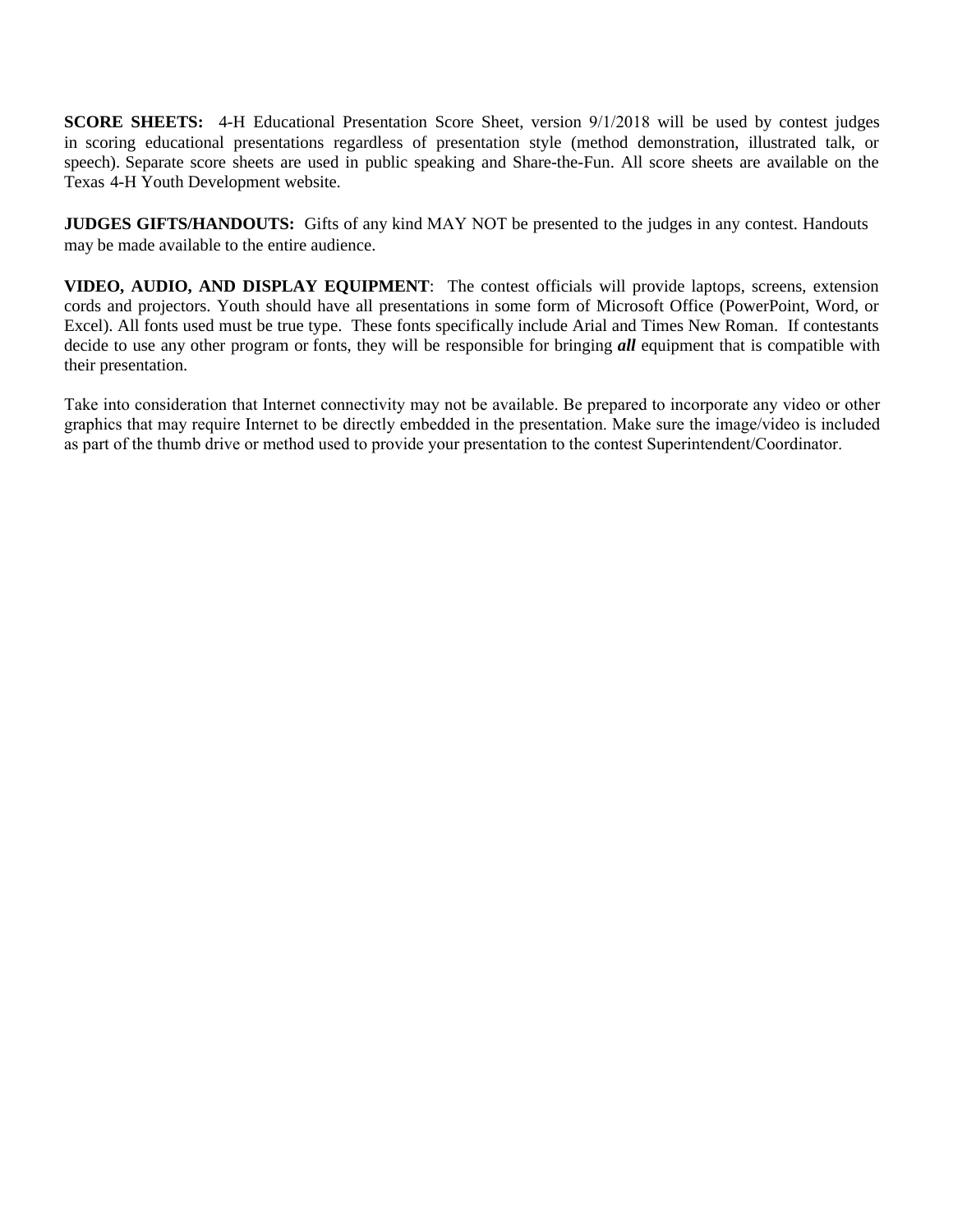## **SCORE SHEET FOR EDUCATIONAL PRESENTATIONS**

| Name:                                                                                                                                                                                                                             |                                                                                            |                   | County:           |                        | District:                                                                                    |    |
|-----------------------------------------------------------------------------------------------------------------------------------------------------------------------------------------------------------------------------------|--------------------------------------------------------------------------------------------|-------------------|-------------------|------------------------|----------------------------------------------------------------------------------------------|----|
| Age Division: (Check one) Junior                                                                                                                                                                                                  |                                                                                            | Intermediate      |                   | Senior                 |                                                                                              |    |
| <b>Educational Presentation Category:</b>                                                                                                                                                                                         |                                                                                            |                   |                   |                        | Order in Room:                                                                               |    |
|                                                                                                                                                                                                                                   |                                                                                            |                   |                   |                        |                                                                                              |    |
| <b>Presentation Title:</b>                                                                                                                                                                                                        |                                                                                            |                   |                   |                        |                                                                                              |    |
| Time (Max 12 min)                                                                                                                                                                                                                 | <b>Start Time:</b>                                                                         |                   | <b>End Time:</b>  |                        | <b>Elapsed Time:</b>                                                                         |    |
| Judges' Comments                                                                                                                                                                                                                  |                                                                                            |                   |                   |                        |                                                                                              |    |
| <b>Subject Matter</b>                                                                                                                                                                                                             | (circle Quality Scale that applies)<br>$1-9$ pts                                           | 10-18 pts         | 19-27 pts         | 28-36 pts              | 37-45 pts                                                                                    | 45 |
| • Selection of Subject<br>Reason for Choice<br>One Basic Theme<br>Practical<br>• Information<br>Presented<br>Accurate<br>Up-to date<br>Complete<br>• Knowledge of Subject<br>Principles<br>Application<br><b>Judges Questions</b> | Poor<br>Provide constructive feedback:                                                     | Fair              | Good              | Excellent              | Superior                                                                                     |    |
| <b>Presentation</b>                                                                                                                                                                                                               | (circle Quality Scale that applies)                                                        |                   |                   |                        |                                                                                              | 45 |
| • Introduction<br>• Method<br>• Verbal Presentation<br>• Teaching Aid<br>• Organization<br>• Summary                                                                                                                              | $1-9$ pts<br>Poor<br>Provide constructive feedback:                                        | 10-18 pts<br>Fair | 19-27 pts<br>Good | 28-36 pts<br>Excellent | 37-45 pts<br>Superior                                                                        |    |
|                                                                                                                                                                                                                                   |                                                                                            |                   |                   |                        |                                                                                              |    |
| <b>Stage Presence</b><br>• Appearance<br>• Voice<br>• Poise<br>• Grammar                                                                                                                                                          | (circle Quality Scale that applies)<br>$1-3$ pts<br>Poor<br>Provide constructive feedback: | $4-6$ pts<br>Fair | $7-9$ pts<br>Good | 10-12 pts<br>Excellent | 13-15 pts<br>Superior                                                                        | 15 |
|                                                                                                                                                                                                                                   |                                                                                            |                   |                   |                        |                                                                                              |    |
|                                                                                                                                                                                                                                   |                                                                                            |                   |                   |                        | <b>Total Score</b><br>(Max 100 points)<br><b>Overtime Penalty</b><br>(2 points per 1 minute) |    |
|                                                                                                                                                                                                                                   |                                                                                            |                   |                   |                        | <b>FINAL SCORE</b>                                                                           |    |

Version 1/1/2019

j

ダ

TEXAS A&M<br>TGRILIFE<br>EXTENSION